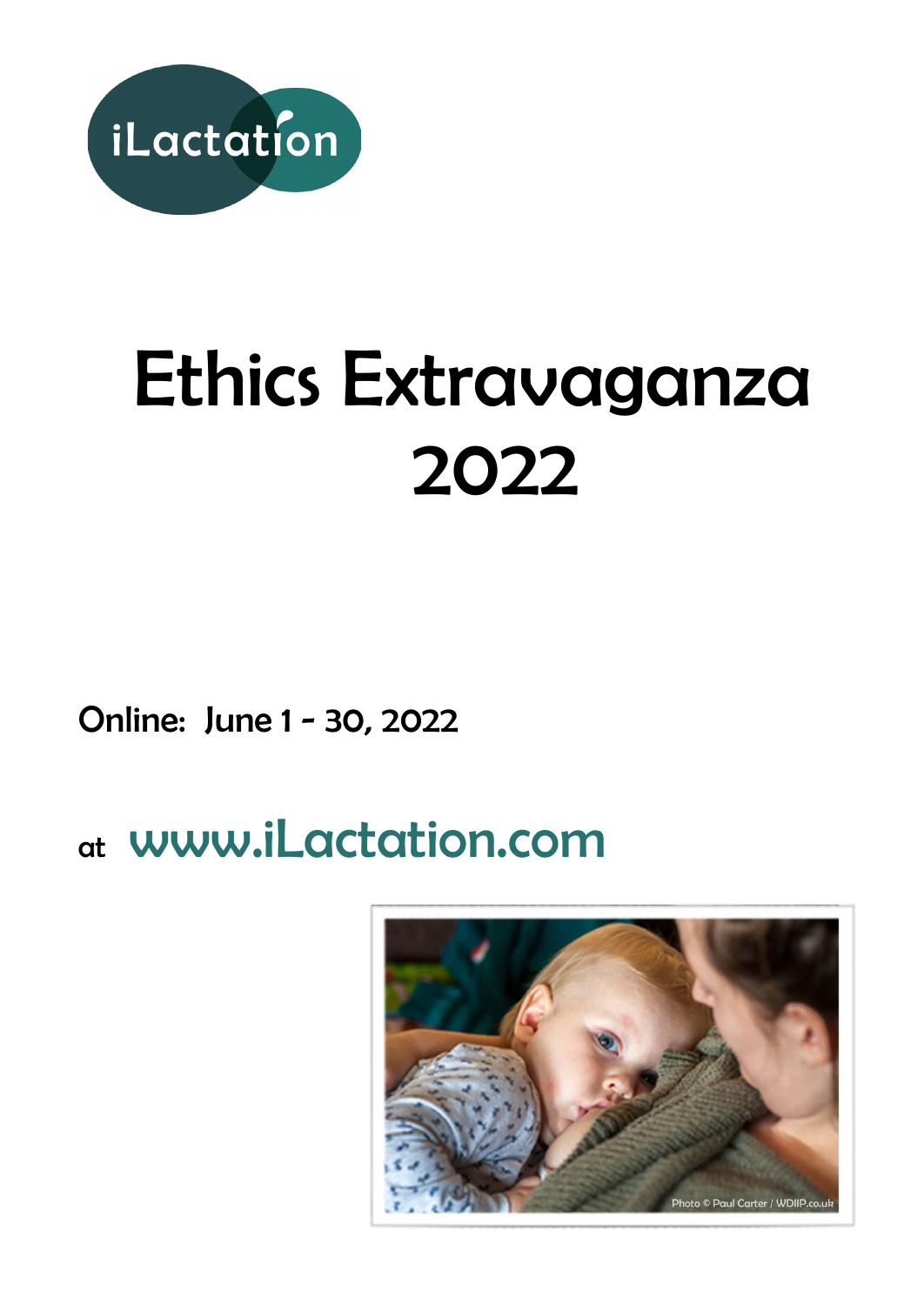### **Presentations**



### *Constance Ching, MSW*

Constance Ching currently works for Alive & Thrive (FHI 360), providing technical support in Code advocacy and improved implementation in the ASEAN region. Prior to that, she worked for IBFAN-ICDC, was involved in capacity building with governments, UN agencies and NGOs on Code implementation and monitoring. Constance also participated in the World

Health Assembly and other global forums to advocate for stronger Code-related measures. Her other work experiences include supervising a university-wide service-learning program in Hong Kong and managing community programs for homeless people living with HIV/AIDS and mental illness in New York City, USA. She is currently based in Penang, Malaysia.

### **Dangerous liaisons: conflicts of interest and breastfeeding protection**

Health workers and the health system are the primary source of trusted health advice for parents and therefore have immense influence over infant and young child feeding decisions. Because of that, they have always been the prime channel for promotion of breastmilk substitutes. Health workers are increasingly faced with the question of whether to participate in industry sponsored seminars, conferences, and research. Companies also forge financial links with medical establishments, professional associations, and public health agencies. These practices are fraught with conflicts of interest and compromise the integrity, professional judgement, and public credibility at individual and institutional levels. In this webinar, we will identify some examples of conflicts of interest in the health systems, how they come in the form of "help in disguise", and how conflicts of interest undermine breastfeeding. Definition and meaning of conflicts of interest in the context of the Code will be examined, along with recommended actions that can help strengthen COI safeguards to protect breastfeeding.



### *Lourdes Santaballa Mora, MS, IBCLC, CLAAS, IYCFS*

Lourdes Santaballa is a community activist and community organizer, having worked in the domestic violence, housing equity and reproductive rights/infant feeding movements. In lactation, Lourdes has worked as a volunteer peer counselor, IBCLC, mentor, researcher and trainer. She is the co-founder of Alimentación Segura Infantil, an organization focused

on increasing breastfeeding, leadership, and capacity building in traditionally marginalized communities, with a focus on disaster preparedness, response and recovery, which speaks in nonbinary and gender inclusive terminology in the binary language of Spanish. Formed after Hurricanes Irma and Maria in 2017, and still working after the earthquakes of 2019-2020 and the COVID-19 pandemic. ASI is currently the largest non-profit community-based infant and young child feeding organization in Puerto Rico, also providing services wherever Spanish speaking assistance is needed. ASI has also been an IBCLC Care Award recipient and is a mentorship path for aspiring IBCLCs. Lourdes is a former La Leche League leader and has been active in the United States Breastfeeding Committee (USBC), IFE (Infant Feeding in Emergencies) Core Group and United States Lactation Consultant Association (USLCA) and has received various awards and recognitions in the field for her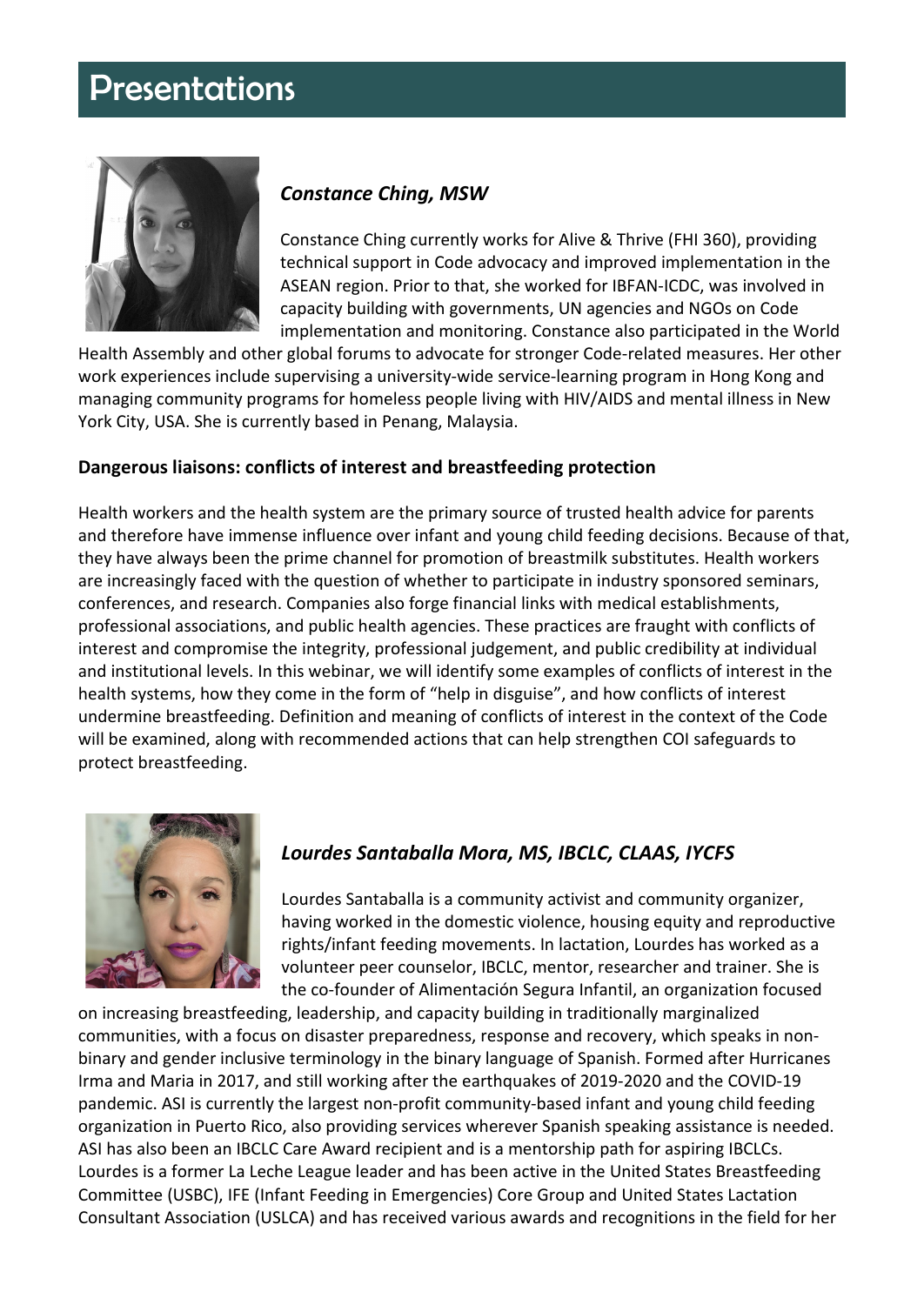activism and research. Amidst two category 5 hurricanes, earthquakes, and a global pandemic, she was able to finish her master's degree in Clinical Nutrition and Integrative Health in 2020. You can listen to her weekly podcast in Spanish, *Teta y Pecho: Lactancia Interseccional* on all the major platforms.

### **Also known as the WHO Code: understanding and making the International Code relevant**

The International Code on Marketing of Breastmilk Substitutes is one of the most important documents regarding ethical conduct on education and the promotion of products to our service population. But how many of us have (or will) really read it? In simple words and with everyday examples, we will dissect the most important aspects of the document and give concrete examples of what the International Code covers and doesn't, some of its problems and limitations, and how we can ethically apply its intentions to our work as lactation support professionals.



### *Penny Reimers, PhD, RN, IBCLC*

Dr Penny Reimers is a registered nurse, midwife and International Board-Certified Lactation Consultant. She was a founder member of the Human Milk Banking Association of South Africa and supported the roll out of donor milk banks in KwaZulu Natal. She ran a community based human

milk bank in Durban, conducted research on ways to support breastfeeding and worked in research and development on a mobile human milk pasteurisation system in the Department of Paediatrics at the University of KwaZulu Natal. She has authored/co-authored articles on breastfeeding and donor milk banking. She is currently based in the UK, is a member of the Lactation Consultants of Great Britain and serves as a Lactation Consultant for Parent Cloud while continuing her research interests in donor milk banking in South Africa.

### **To pay or not to pay? The ethics behind paying mothers for donor milk**

The last decade has brought an explosion of research and interest into the properties in human milk and have made it a much sought-after commodity. The growth of donor milk banking globally has reduced infant morbidity and mortality by providing life-saving human milk for the most vulnerable infants. For-profit milk banks are also emerging and the demand for donor mothers and their precious 'liquid gold 'is too. Opinions on the ethics of paying donor mothers are polarised. Should compassion and altruism be the motivation for donations? Interesting comparisons have been made with organ donation and blood banking. With the sale of human milk largely unregulated, there are growing concerns around the possible exploitation of women in low resource countries by for-profit milk banks. Global breastfeeding rates are low, efforts should be directed at empowering and supporting women to breastfeed, providing them with adequate maternity leave, acknowledging the important role breastfeeding plays in their health and that of their infant.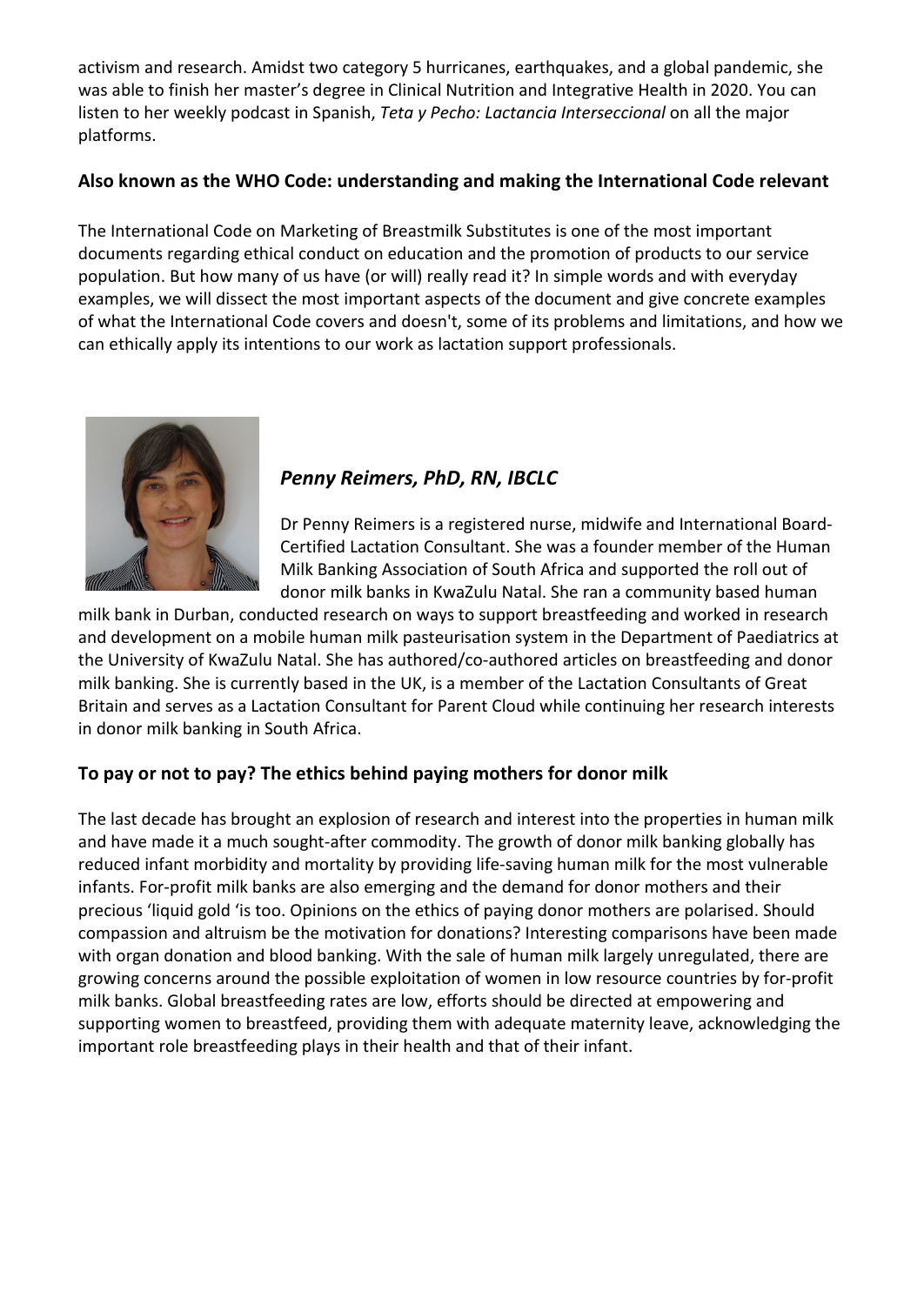

### *Zainab Yate, BSc, MSc*

Zainab Yate is a Biomedical Ethicist, Vice Chair and named qualitative lead on a pediatric flagged Research Ethics Committee Panel for the Health Research Authority (HRA) in the UK, for over a decade. Her working background is in Public Health and Commissioning with a Primary Care Trust for the National Health Service (NHS) in the UK. She is also a

member of Kings College London Ethics Governance, Policy & Operations Committee (KCL). She has been a volunteer breastfeeding peer supporter with the NHS for a number of years and is the ownerauthor of the resource site for mothers and healthcare practitioners on Breastfeeding / Nursing Aversion and Agitation (BAA), [www.breastfeedingaversion.com,](https://www.breastfeedingaversion.com/) where she researches and writes for the viewers of this site, to try to understand what aversion is and why it arises. She also volunteers to support the work of the World Breastfeeding Trends initiative in the UK (WBTi), a key tool to inform policy and change for all infant feeding partners and government bodies.

### **Normative ethics & lactation: what came before autonomy and consent?**

Ethics provides a framework for making the best possible decision in situations where a dilemma has arisen, many of us make an ethical decision on a daily basis but do we know about the major moral theories that underpin ethical practice?

This lecture will give an overview of the main normative theories, including consequentialism, deontology, & amp; virtue ethics and introduces the 4 principles approach that has been adopted in healthcare settings. I invite participants to look at which theory they are more drawn to, and what underlies their assumptions, positions and decisions. The use of case studies will help illustrate the complexity of a breastfeeding mother's position and of our roles in assisting them. We will explore some common moral-based assumptions and positions with regard to formula, for both lactating mothers and health care professionals, and ask if using these ethical theories as healthcare professionals can frame the assessments of harm and risk in using breastmilk substitutes to 'change' the conversation about formula. We will also consider the case of a mother who struggles with severe breastfeeding aversion and agitation, in the lack of any evidenced-based treatment or practice, we look at why something like using ethical frameworks matter.

### **Research ethics and infant feeding**

Research ethics institutions protect the rights, safety, dignity, and well-being of research participants, and also have a duty to ensure 'good' research. This means research that can be completed, research that can stand up to scientific scrutiny, research that adds to the body of literature and can be used to benefit people and society. Conducting poor research is unethical, and there are many studies in the field of breastfeeding and lactation that have been challenged when published, simply because their findings and results are, at best, incorrect. Proper definitions, project design and industry conflict of interest are important factors, and these can be critiqued and challenged right at the beginning - at the ethical review stage. By scrutinising the research questions, the definitions of words used and even the research methodology we can, often quite quickly, decide if a study will have both scientific and ethical merit in the field of breastfeeding and lactation. If you are a donor, an applicant, a manager or a researcher you need to be aware of the process of ethical review of research protocols, the possibility of specialist review, and also of how to sift through published studies that have questionable study designs, and findings.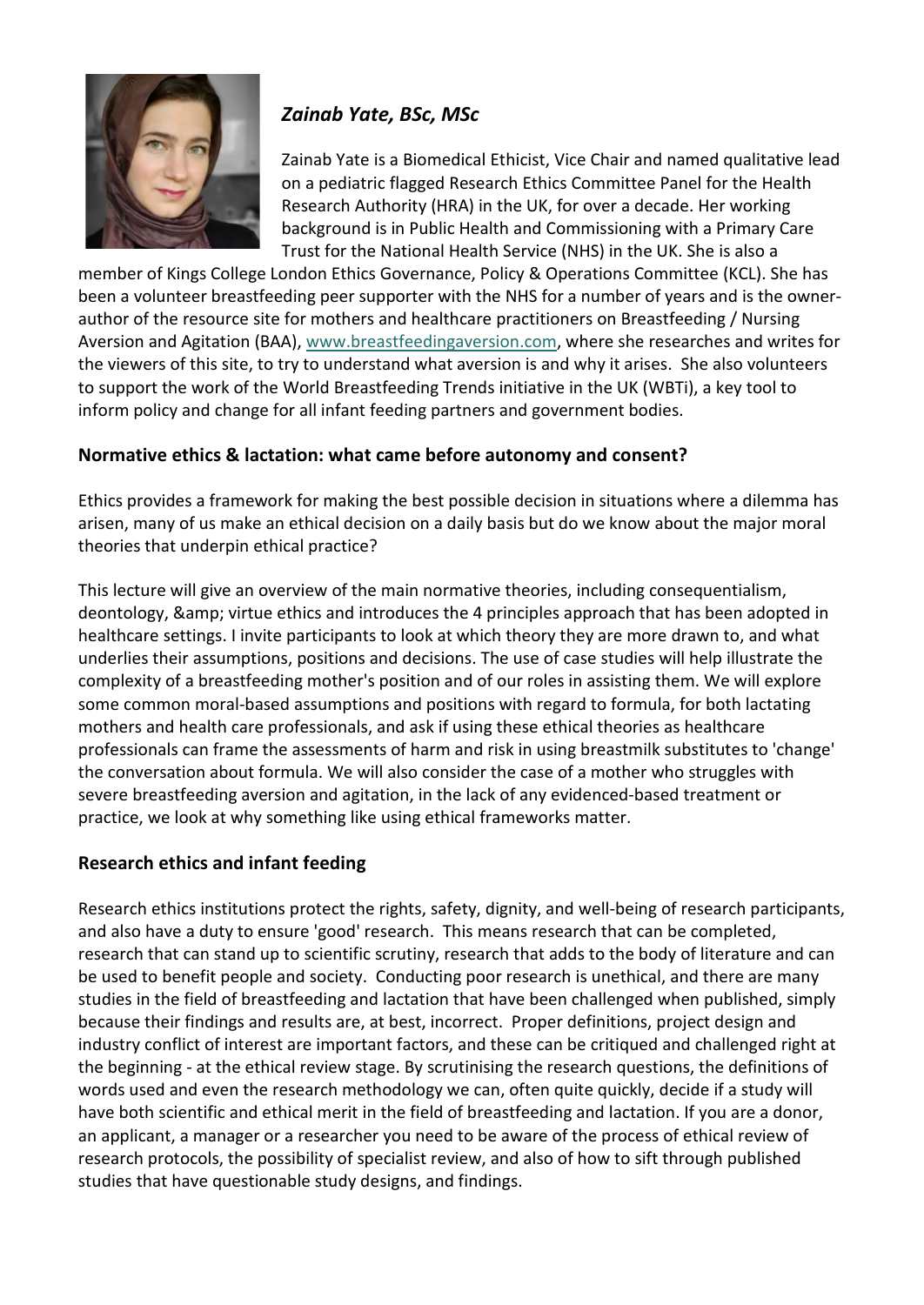### Continuing Education

### **CERPs**

[International Board Lactation Consultant Examiners® \(IBLCE®\)](http://www.iblce.org/) have approved this activity for Continuing Education Recognition Points (CERPs)

CERPs approval number = **CL2022-1HK** CERPs allocated = **5.00 E CERPs**

Please note that if you are thinking of taking the IBLCE® exam, our continuing education counts for 5.00 preexam education hours.

iLactation CERPs can be used for re-certification for both IBCLC® and CLC certificants.

### Conference Timeline

- 1. iLactation Conference *Ethics Extravaganza 2022* registration is now open.
- 2. iLactation Conference *Ethics Extravaganza 2022* officially begins on June 1, 2022.
- 3. Presentations will not be available after June 30, 2022.
- 4. Handouts to be downloaded by June 30, 2022.

### Registration Information

**Registration for the online breastfeeding conference,** *Ethics Extravaganza 2022,* **is open now at [https://ilactation.com.](https://ilactation.com/)** 

### **The conference begins online with presentations viewable from June 1 - 30, 2022.**

Below you will find the registration price according to your country, which is determined by the International Lactation Consultant Association membership categories.

|                                   | Individual    |
|-----------------------------------|---------------|
| <b>Cat A Countries</b>            | <b>US\$60</b> |
| <b>Cat B, C &amp; D Countries</b> | <b>US\$20</b> |